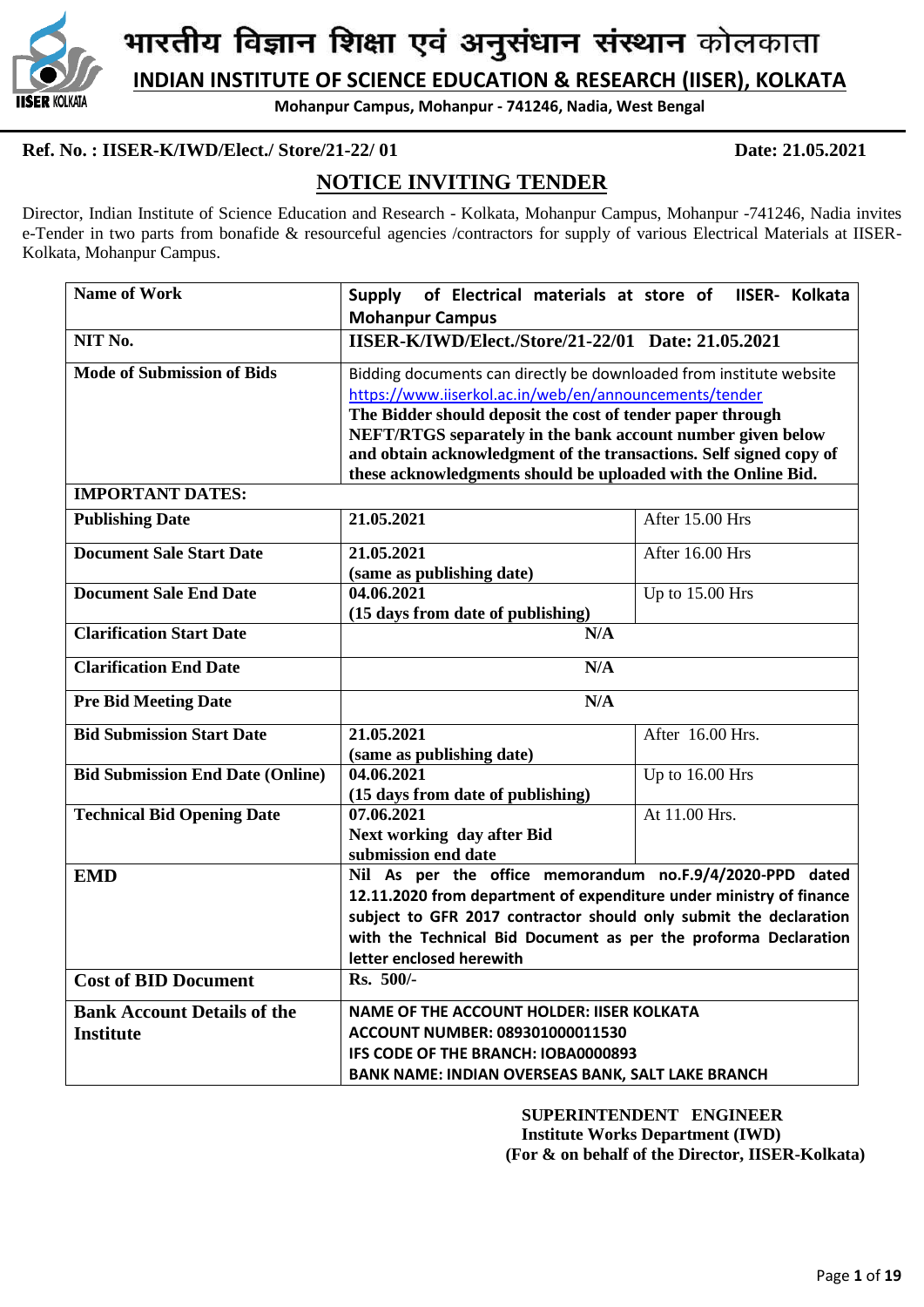

**INDIAN INSTITUTE OF SCIENCE EDUCATION & RESEARCH (IISER), KOLKATA**

**Mohanpur Campus, Mohanpur - 741246, Nadia, West Bengal**

# **Notice Inviting Tender for . Supply of Electrical materials at store of IISER- Kolkata Mohanpur Campus**

Director, Indian Institute of Science Education and Research - Kolkata, Mohanpur Campus, Mohanpur -741246, Nadia invites e-Tender in two parts from bonafide & resourceful agencies /contractors for Supply of Electrical materials at store of IISER-Kolkata Mohanpur Campus Details of terms and conditions are as below:

## **PREQUALIFICATION CRITERIA**

- **1.** The bidder firm should be a Proprietor/Partnership/Pvt. Ltd company incorporated in India & should have well experience in electrical installation works /supply of electrical materials in reputed Organizations, Central Govt. Autonomous Intuitions, Central public sector undertaking, IITs, IIMs, NITs etc.
- **2.** The contractor should have successfully completed similar electrical works in the preceding 03 calendar years (i.e. 2020-21, 2019-20, and 2018-19) prior to tender opening up to last day of the month previous to the one in which the tenders are invited.
	- **a.** Three similar completed work each costing not less than Rs 30,000.00

Or

**b.** Two similar completed work each costing not less than Rs. 50,000.00

Or

**c.** One similar completed work costing not less than Rs. 1 .00 lakh

Client Work/Purchase Order/completion certificate must be submitted for certification of the capacity.

- **3.** Bidder must have a turnover of minimum of Rs. 1.00 Lakh continuously in the last 03 preceding audited financial years (i.e. 2020-21, 2019-20, and 2018-19).Bidder must submit the documentary proof in the form of Audited Profit & Loss Account and Balance Sheets duly certified by chartered accountant.
- **4.** The supplier at the time of bidding shall provide self-certification that the items quoted for meets the local content equal to more than 50% and shall give details of the location(s) at which the local value addition is made as per Order no:- P.- 45021/2/2017 PP(BE-II) dated 04-06-2020 of DPIIT, Ministry of Commerce and Industry, Govt. of India, and Order No:- F. No. 33(1)/2017-IPHW,Ministry of Electronics and Information Technology, Govt. of India as per Annexure V of Technical Bid Document
- **5.** The contractor / Supplier must have valid Trade License issued by state administration of the state in which the contractor is working.
- **6.** The contactor / Supplier should have valid registration with all Statutory Authorities such as Registrar of firms, GST issued by competent authority.
- **7.** The contractor should submit documentary evidence in support of fulfilling eligibility criteria mentioned above.

#### **Procedure for submission of Bids:**

The complete tender may be sent by post to the above mentioned address captioned "**Supply of electrical materials at store of IISER-Kolkata, Mohanpur Campus.**.". The envelope should be addressed to **The Superintendent Engineer (IWD)**. The sealed tender documents should be reached to "**Dispatch section, C V Raman AAC bldg., Mohanpur-741252, Indian Institute of Science Education and Research Kolkata** "office on or before schedule date and time.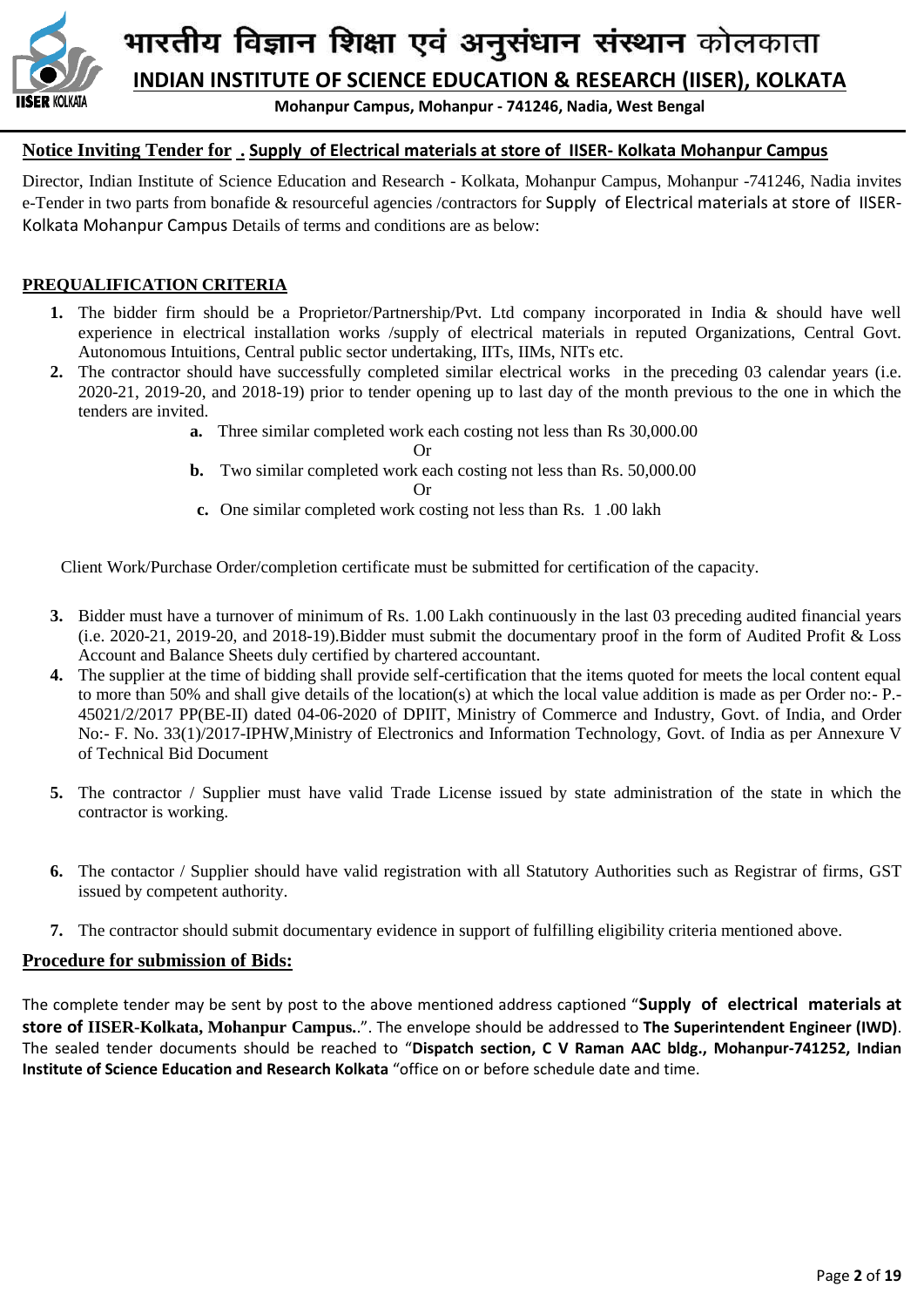

**Mohanpur Campus, Mohanpur - 741246, Nadia, West Bengal**

1) Bidder should log into the site well in advance for bid submission so that he/she submit the bid in time i.e. on or before the bid submission time. Bidder will be responsible for any delay due to other issues.

2) The bidder has to digitally sign and upload the required bid documents one by one as indicated in the tender document.

3) The Bidder should deposit the cost of tender paper through NEFT/RTGS separately in the Bank Account number given below and obtain acknowledgment of the transactions. A self signed copy of these acknowledgments should be uploaded with the online Bid.

 **NAME OF THE ACCOUNT HOLDER: IISER KOLKATA**

 **ACCOUNT NUMBER: 089301000011530**

 **IFS CODE OF THE BRANCH: IOBA0000893**

 **BANK NAME: INDIAN OVERSEAS BANK, SALT LAKE BRANCH**

#### **EMD**

As per the office memorandum no.F.9/4/2020-PPD dated 12.11.2020 from department of expenditure under ministry of finance *the bidders need not required to deposit the EMD* 

However as per GFR 2017 contractor should only submit the declaration with the Technical Bid Document as per the proforma **Declaration letter** enclosed herewith. If the vendors withdraw/modify in bids during the bidding process the vendor will be suspended/debarred form participating in any tendering process for a period of One year from the date of issuance of suspension order.

**4) The bidders are advised to take into account the amendments/Corrigendum published time to time before submission of their bids against this tender. If any bidder has already submitted his/her bid, then he/she may resubmit his/her bid taking into account amendments/Corrigendum.**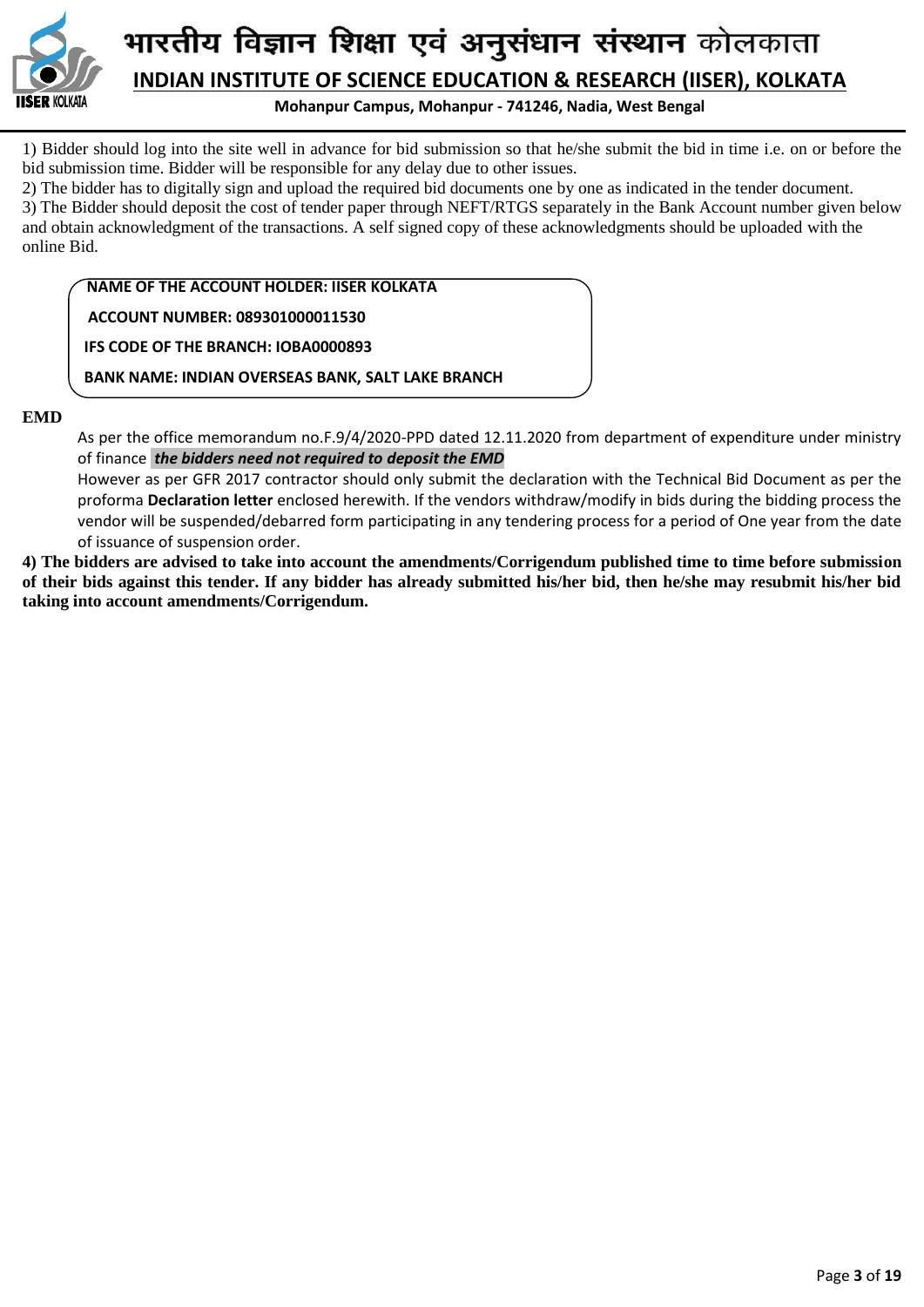

**Mohanpur Campus, Mohanpur - 741246, Nadia, West Bengal**

#### **The bids (complete in all respect) must be uploaded online in Two Parts (Technical and Financial bids) as explained below**

| <b>PART 1: Technical BID</b>                                                                                                                                                                                                                                                                                                                                                                                                                                                                                                                                                                                                                                                                                                                                                                                                                             | <b>PART II : Commercial BID</b>                                                                                                                                                           |  |  |  |
|----------------------------------------------------------------------------------------------------------------------------------------------------------------------------------------------------------------------------------------------------------------------------------------------------------------------------------------------------------------------------------------------------------------------------------------------------------------------------------------------------------------------------------------------------------------------------------------------------------------------------------------------------------------------------------------------------------------------------------------------------------------------------------------------------------------------------------------------------------|-------------------------------------------------------------------------------------------------------------------------------------------------------------------------------------------|--|--|--|
| The Technical Bid shall contain the following documents:                                                                                                                                                                                                                                                                                                                                                                                                                                                                                                                                                                                                                                                                                                                                                                                                 | The Commercial Bid shall contain the following                                                                                                                                            |  |  |  |
| Online Bids must be accompanied by Scanned copy (PDF<br>Format) of self signed Declaration letter for exemption of<br>EMD on Letter Head & Tender Paper cost (Rs. 500/-) as<br>specified above.<br>Supporting documents as stated in the pre-<br>≻<br>qualification Criteria (Sl. No. 1 to 6) in *.pdf format.<br>➤<br>Each page of the Tender documents, Terms $\&$<br>conditions and Annexure- I, II, III, IV, V&VI as<br>per enclosed proforma along with the Tender duly<br>filled $\&$ signed (except the Price BID Format) by<br>the person/persons on behalf of the organization<br>having necessary authorization/Power of Attorney to<br>do so to be uploaded in *.pdf format.<br>Please note that the scanned documents uploaded<br>➤<br>with technical bid shall not contain any indication of<br>price/rate/charges in Part-I of the tender. | <u>documents:</u><br>Price Bid/ Schedule of Quantities as per<br>➤<br>enclosed<br>with the<br>tender<br>format<br>document.(Annexure- VII) and<br><b>BOQ Format (Annexure- VIII)</b><br>➤ |  |  |  |

# **TERMS & CONDITIONS:**

#### **GENERAL SPECIFICATION**

All electrical Supplies should strictly follow the prescribed Specification, quantity, quality and Indian Standards supported by relevant test and warranty certificates. Failing which the materials will not be accepted. The decision of Engineer in Charge in this regard is final and bound to the supplier.

## **TECHNICAL SPECIFICATION FOR ELECTRICAL WORK**

#### **SCOPE**

This specification covers supply of materials in good condition having specified quality and quantity to the electrical store at IISER Kolkata Mohanpur Campus strictly as per the BOQ. However competent authority of IISER-Kolkata reserves all the right for addition/deletion/alteration/deviation of any of the item(s) in the schedule of quantity without any prior notice to the tenderer.

#### **MATERIALS**

Materials shall be of the approved make & quality. A list of materials of approved brand and manufacturer is indicated in the annexure. If the list of materials mentioned above stipulates two or more or alternative brands/makes of any product, the decision as to which brand/make shall be used in the work shall be taken by the Institute and the contractor shall provide the brand/make so selected without any extra cost.

In case, materials are required to be obtained from any manufacturer other than those listed on account of non availability then prior approval from Institute will be necessary, supported by relevant test certificates qualifying the required standard. Further tests as directed by the Engineer-In-Charge shall also be carried out by the contractor at their own cost, if required.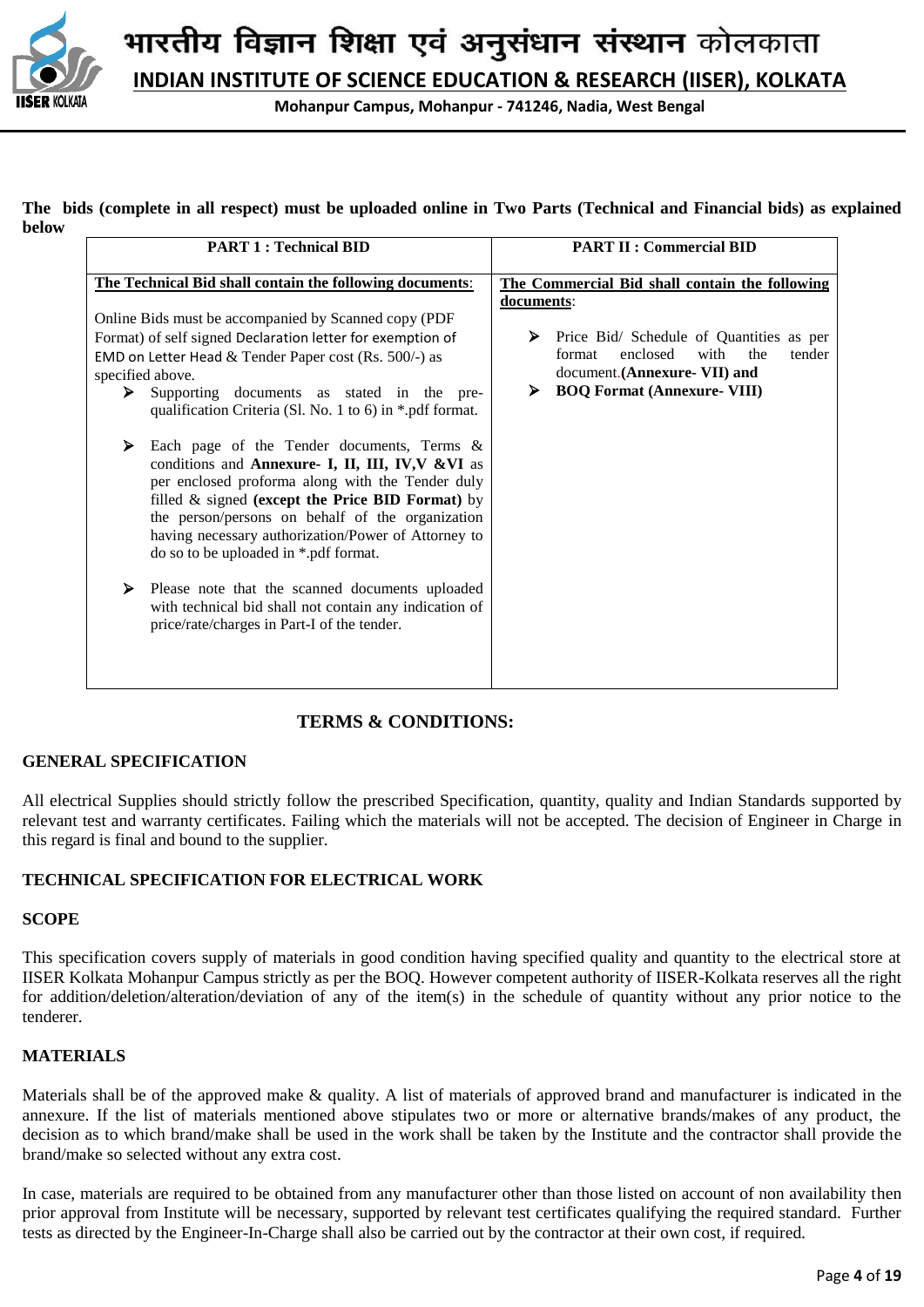

#### **Mohanpur Campus, Mohanpur - 741246, Nadia, West Bengal**

Contractor shall obtain approval from the Institute of sample of all materials before placing order and the approved sample shall be carefully preserved on the display board in an appropriate manner at the site office for verification by the Engineer-In-Charge.

For standard bought out items, the sizes manufactured by the firms listed shall prevail when there is discrepancy in the sizes mentioned in the schedule without any financial adjustment.

## **SPECIFICATIONS**

Unless specifically mentioned otherwise, all applicable codes and standards published by the Bureau of Indian Standard and all other such publication as may be published by them after supply starts, shall govern in respect of design, workmanship, quality and properties of material and method of testing.

## **Quality:**

All materials should have the good quality as per the specification. Damage / Broken / Old stock materials will not be accepted. The decision of Engineer in Charge is final in this regard and bound to the supplier.

## **Quantity:**

It is mandatory to supply all the items as per specified quantity only. Incomplete and shortfall of quantity of items will not be considered. The decision of the competent authority is final in this regard. Before submitting the tender the bidder should confident enough about the availability and supply of all the items within stipulated time.

The quality and quantity of the materials will be checked at the time of supply. Necessary test and warranty certificates are to be submitted at the time of supply.

#### **General Terms and Conditions:**

The bidders are requested to read the instructions carefully before submitting the tender. The tender will be not be accepted without notice for the bidders who does not fulfill the eligibility criteria and do not have sufficient documents that are asked for. It is mandatory to quote and supply all the items with stipulated quality and quantity.

## **The tender is valid for 120 Days from the date of publication in the CPP Portal.** .

Conditional Tender will summarily rejected without notice.

IISER Kolkata reserves the right to accept / reject any or all the tenders without assigning any reason thereof.

Abnormal rates (less / high) will not be considered. IISER Kolkata reserves the right to award the contract to the supplier having a justified rates only. In this regard it is not mandatory to award the contract to the lowest bidder only. The decision of the tender committee is final in this regard and bound to the contractor.

Incomplete tender will not be considered.

IISER Kolkata reserves the right to verify , scrutiny & cross checking of all the documents & credentials for authentication , that are submitted by the bidders in support of eligibility and qualification for consideration in bidding process.

The priced bid will be opened only for those bidders who will be qualified in the Technical Bid.

The rate should contain all applicable taxes and transportation charges of the materials upto IISER Kolkata Mohanpur Campus.

## **TESTING:**

The materials will be tested at the time of delivery at IISER Kolkata store before accepting. Necessary factory test certificates and batch & serial no of the items is to be verified.

## **PREAMBLE TO THE SCHEDULE OF WORK**

The successful tenderer shall carefully go through the Clauses of Invitation to Tender, Specification, BOQ and shall include in his rates any sum he may consider necessary to cover the fulfillment of the various clauses contained therein. Unit prices stated in the schedule of item against the item of work shall be inclusive of all applicable taxes and transportation charges consumables necessary to complete the said work within the contemplation of the contract. Beyond the unit prices no extra amount will be paid for incidental contingent work and materials.

The quantities mentioned in the schedule of work are probable quantities and it must be clearly understood that the contract is not a lump sum contract, that the probable quantities, the value of the entire tender are only indicative and Institute does not in any way assure the tenderer or guarantee that the actual quantity of work would correspond to the probable quantities in the tender. IISER-K reserves the right to increase/exclude any of the Schedule items on reasons of the rates not being reasonable or subsequent change in requirement during supply.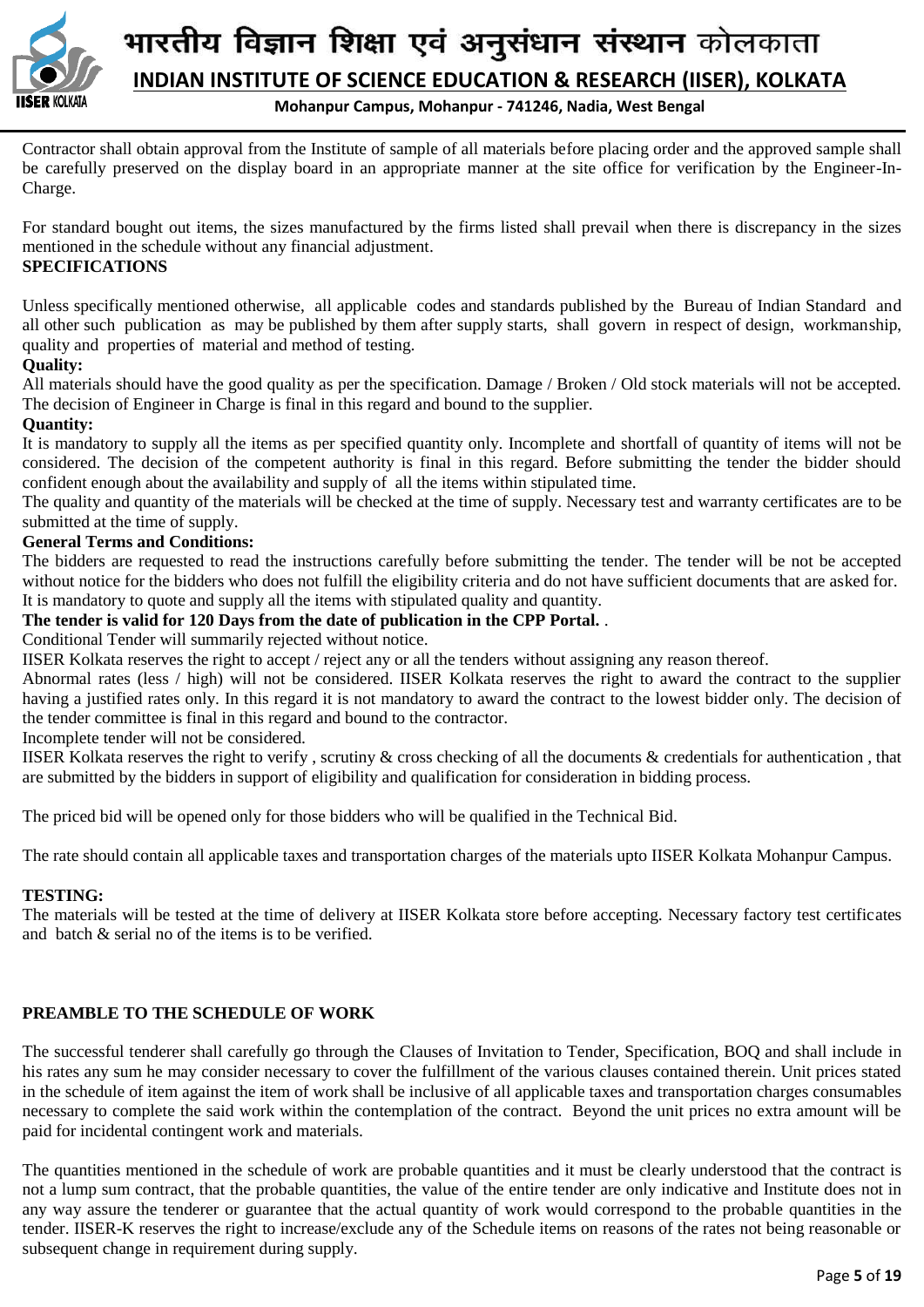

**Mohanpur Campus, Mohanpur - 741246, Nadia, West Bengal**

#### **Rates:**

The rates quoted by the Contractor shall include for supplying of materials applicable taxes, transportation charges necessary for completing the work in the best and most workmanship like manner to the satisfaction of the Institute and for maintaining the same. The rates shall be complete in all respects also including cost of materials, labour, supervision, tools and plant, transport, sales and other taxes royalties, duties and materials, contingencies, breakage, wastage, sundries, scaffoldings, etc., on the basis of works contract. The rates quoted shall include all taxes, duties, transport, **GST** or any other levies applicable under the statute including comprehensive warranty obligation as mentioned in the BOQ. The rates quoted by the Contractor shall be net so as to include all requirements described in the contract agreement and no claim whatsoever due to fluctuations in the price of material and labour will be entertained.

No change in unit rate will be admissible on any variation of quantity.

#### **Performance Security**

The performance security will be considered 3% of the awarded contract value and the contractor should submit in the form of a FDR/Demand draft/ Banker's Cheque/Bank Guarantee drawn on scheduled Commercial Bank/Post Offices based in India and should be in favour of "IISER KOLKATA" payable at Kolkata in original.

Tenderer shall note that following shall be endorsed on the back of FDR with signature of authorized signatory along with stamp; "This FDR is to be unconditionally discharged in favour of IISER KOLKATA on demand"

#### **Performance Security submitted in for of PBG/FDR shall remain valid until the expiry of the defect liability of 24 months from date of supply**

Performance Security money submitted in form of DD/Cheque shall be refunded after expiry of defect liability

Failure of the successful bidder to comply with the requirement shall constitute sufficient grounds for the annulment of the award and forfeiture of the bid security, in which event the Institute may make the award to the next lowest evaluated bidder or call for new bids*.*

#### **Completion Period**

The job should be completed within 60 days from the date of issuance of Work Order letter. No extension shall be granted to the contractor unless the reasons are beyond his control and the engineer in-charge is satisfied

#### **Payment term:**

100% payment will be made on receipt of completion of installation work in good condition and verification thereof subject to inspection of materials and Guarantee Certificates. Also subject to submission of 3% Bank Guarantee as per terms.

No advance payment considered during the work*.*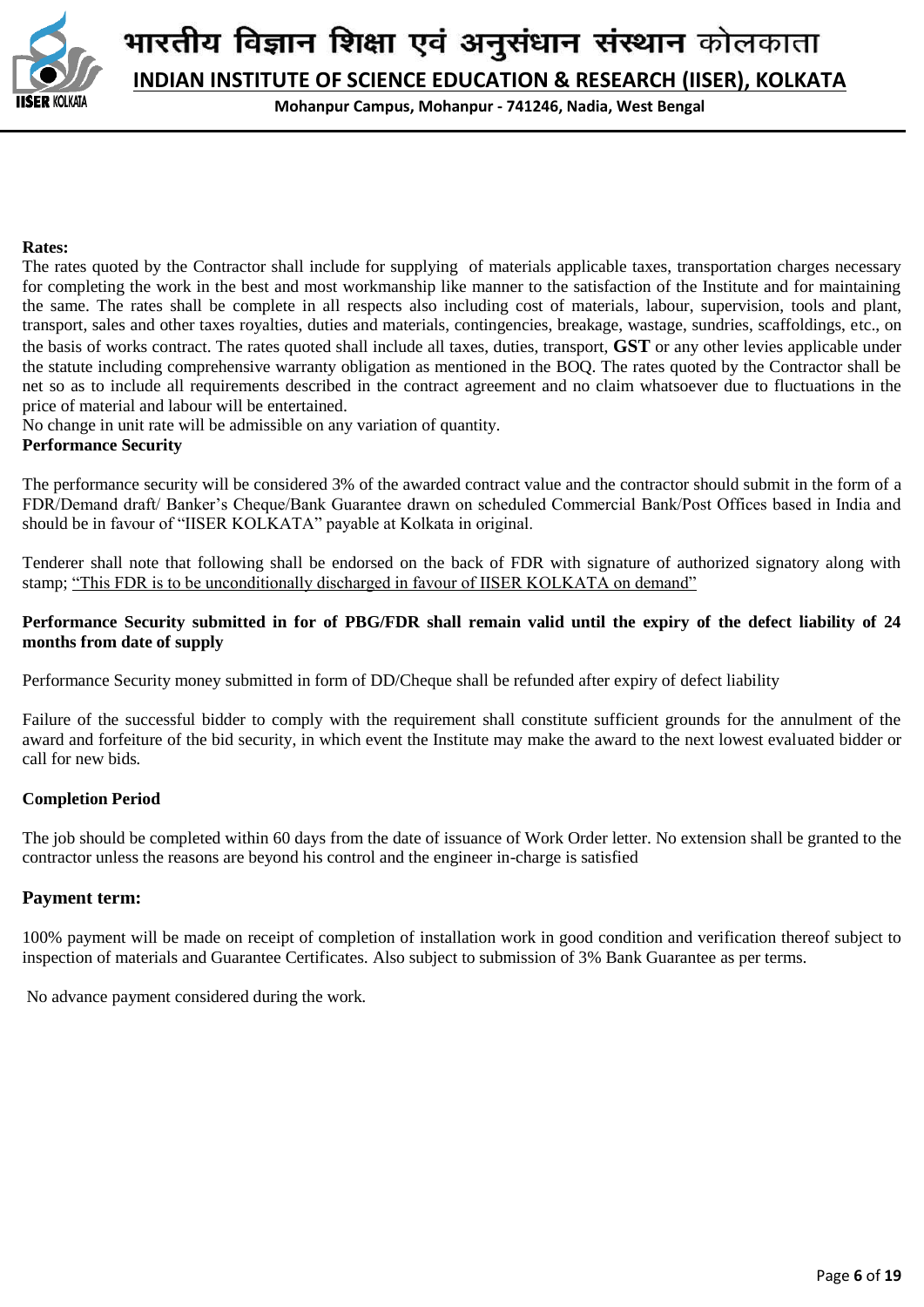

**INDIAN INSTITUTE OF SCIENCE EDUCATION & RESEARCH (IISER), KOLKATA**

**Mohanpur Campus, Mohanpur - 741246, Nadia, West Bengal**

**Annexure-I**

**To be signed by the bidder and same signatory competent / authorized to sign the relevant contract on behalf of IISER-KOLKATA.**

# **INTEGRITY AGREEMENT**

This Integrity Agreement is made at ........................................ on this ......................... day of ........................20...............

#### **BETWEEN**

Director, IISER-KOLKATA represented through Superintendent Engineer, IWD, IISER-KOLKATA, Mohanpur Campus, Mohanpur – 741246, Dist. Nadia, West Bengal, (Hereinafter referred as the **'Principal/Owner**', which expression shall unless repugnant to the meaning or context hereof include its successors and permitted assigns)

#### **AND**

…………………………….................................................................................................................................................... *(Name and Address of the Individual/firm/Company)* through ………………………….......................................................................................................................................... *(Details of duly authorized signatory)*

(Hereinafter referred to as the "**Bidder/Contractor**" and which expression shall unless repugnant to the meaning or context hereof include its successors and permitted assigns) **Preamble**

WHEREAS the Principal / Owner has floated the Tender [NIT No: IISER-K/IWD/Elect./ Store/21-22/01 (hereinafter referred to as "**Tender/Bid**") and intends toward, under laid down organizational procedure, contract for **'Supply of Electrical materials at store of IISER- Kolkata Mohanpur Campus.'** hereinafter referred to as the "**Contract**".

AND WHEREAS the Principal/Owner values full compliance with all relevant laws of the land, rules, regulations, economic use of resources and offairness/transparency in its relation with its Bidder(s) and Contractor(s).

AND WHEREAS to meet the purpose aforesaid both the parties have agreed to enter into this Integrity Agreement (hereinafter referred to as "**Integrity Pact**" or **"Pact**"), the terms and conditions of which shall also be read as integral part and parcel of the Tender/Bid documents and Contract between the parties.

NOW, THEREFORE, in consideration of mutual covenants contained in this Pact, the parties hereby agree as follows and this Pact witnesses as under: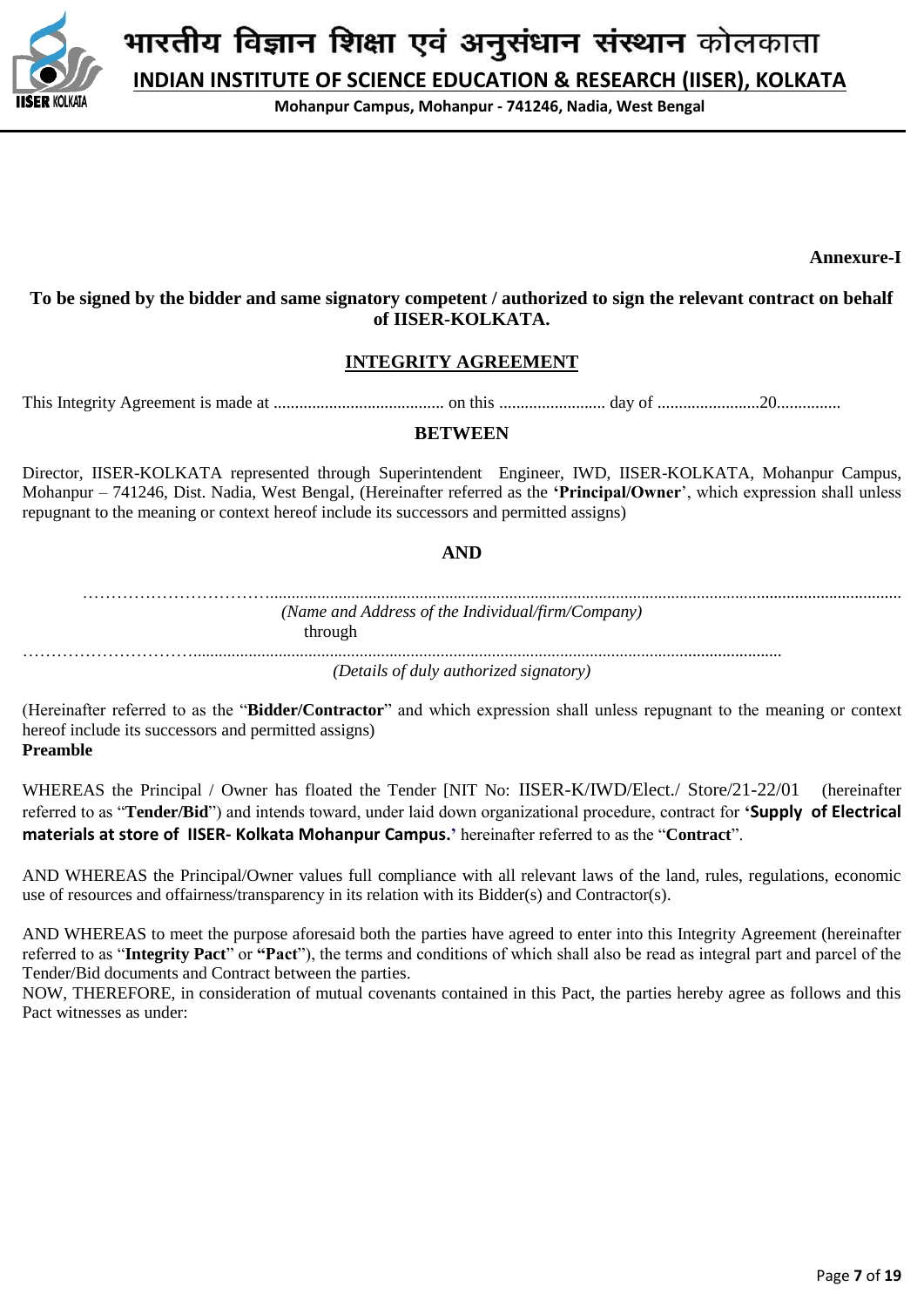

**INDIAN INSTITUTE OF SCIENCE EDUCATION & RESEARCH (IISER), KOLKATA**

**Mohanpur Campus, Mohanpur - 741246, Nadia, West Bengal**

#### **Article 1: Commitment of the Principal/Owner**

- 1. The Principal/Owner commits itself to take all measures necessary to prevent corruption and to observe the following principles :
	- a. No employee of the Principal/Owner, personally or through any of his/her family members, will in connection with the Tender, or the execution of the Contract, demand, take a promise for or accept, for self or third person, any material or immaterial benefit which the person is not legally entitled to.
	- b. The Principal/Owner will, during the Tender process, treat all Bidder(s) with equity and reason. The Principal/Owner will, in particular, before and during the Tender process, provide to all Bidder(s) the same information and will not provide to any Bidder(s) confidential / additional information through which the Bidder(s) could obtain an advantage in relation to the Tender process or the Contract execution.
	- c. The Principal/Owner shall endeavour to exclude from the Tender process any person, whose conduct in the past has been of biased nature.
- 2. If the Principal/Owner obtains information on the conduct of any of its employees which is a criminal offence under the Indian Penal code (IPC)/Prevention of Corruption Act, 1988 (PC Act) or is in violation of the principles herein mentioned or if there be a substantive suspicion in this regard, the Principal/Owner will inform the Chief Vigilance Officer and in addition can also initiate disciplinary actions as per its internal laid down policies and procedures.

#### **Article 2: Commitment of the Bidder(s)/Contractor(s)**

1. It is required that each Bidder/Contractor (including their respective officers, employees and agents) adhere to the highest ethical standards, and report to the Government / Department all suspected acts of **fraud or corruption or Coercion or Collusion** of which it has knowledge or becomes aware, during the tendering process and throughout the negotiation or award of a contract.

a) The Bidder(s)/Contractor(s) commits himself to take all measures necessary to prevent corruption. He commits himself to observe the following principles during his participation in the Tender process and during the Contract execution :

b) The Bidder(s)/Contractor(s) will not, directly or through any other person or firm, offer, promise or give to any of the Principal/Owner's employees involved in the Tender process or execution of the Contract or to any third person any material or other benefit which he/she is not legally entitled to, in order to obtain in exchange any advantage of any kind whatsoever during the Tender process or during the execution of the Contract.

c) The Bidder(s)/Contractor(s) will not enter with other Bidder(s) into any undisclosed agreement or understanding, whether formal or informal. This applies in particular to prices, specifications, certifications, subsidiary contracts, submission or non-submission of bids or any other actions to restrict competitiveness or to cartelize in the bidding process.

d) The Bidder(s)/Contractor(s) will not commit any offence under the relevant IPC/PC Act. Further the Bidder(s)/Contract(s) will not use improperly, (for the purpose of competition or personal gain), or pass on to others, any information or documents provided by the Principal/Owner as part of the business relationship, regarding plans, technical proposals and business details, including information contained or transmitted electronically.

e) The Bidder(s)/Contractor(s) of foreign origin shall disclose the names and addresses of agents/representatives in India, if any. Similarly Bidder(s)/Contractor(s) of Indian Nationality shall disclose names and addresses of foreign agents/representatives, if any. Either the Indian agent on behalf of the foreign principal or the foreign principal directly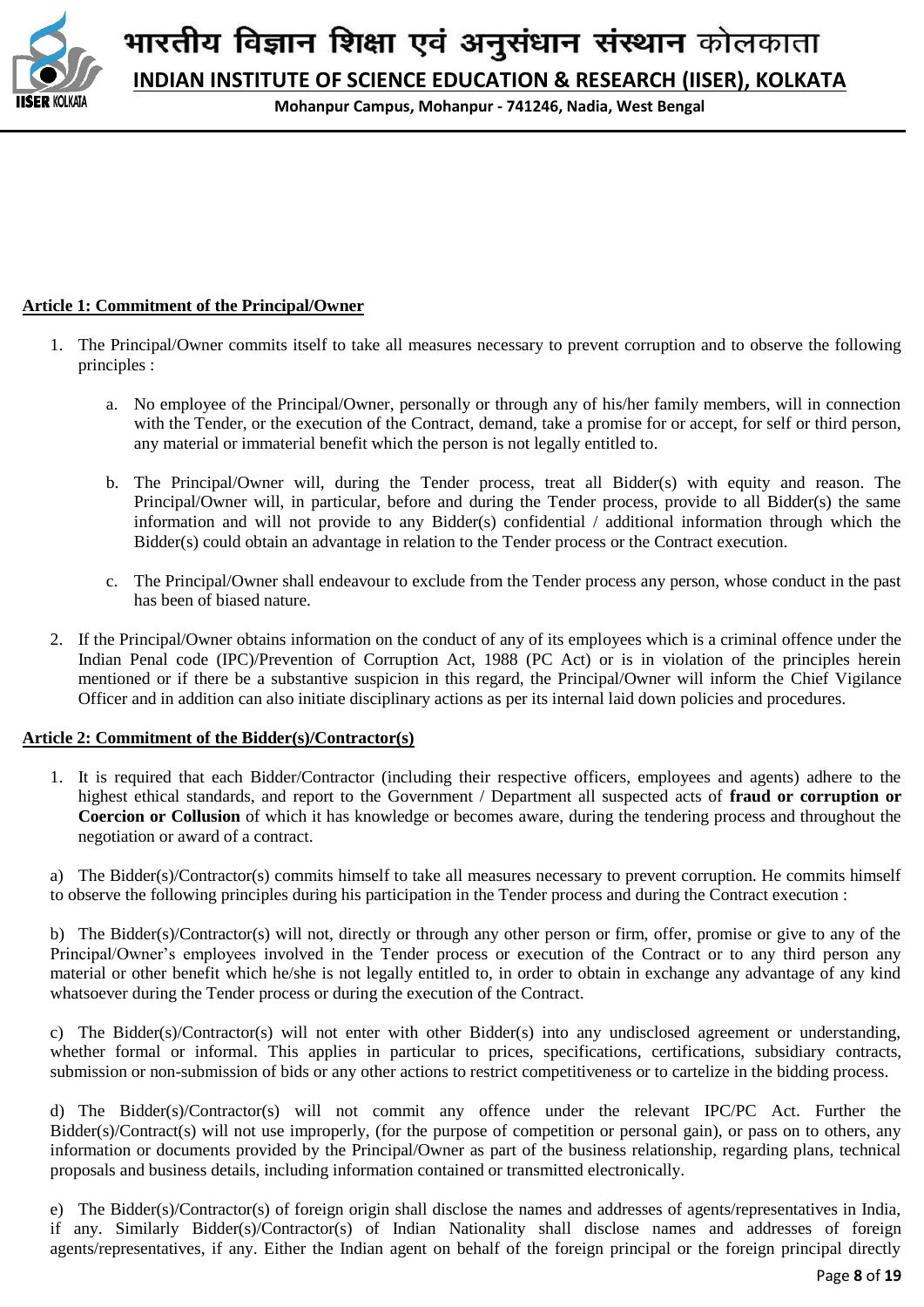

#### **Mohanpur Campus, Mohanpur - 741246, Nadia, West Bengal**

could bid in a tender but not both. Further, in cases where an agent participate in a tender on behalf of one manufacturer, he shall not be allowed to quote on behalf of another manufacturer along with the first manufacturer in a subsequent/parallel tender for the same item.

f) The Bidder(s)/Contractor(s) will, when presenting his bid, disclose any and all payments he has made, is committed to or intends to make to agents, brokers or any other intermediaries in connection with the award of the Contract.

3. The Bidder(s)/Contractor(s) will not instigate third persons to commit offences outlined above or be an accessory to such offences.

4. The Bidder(s)/Contractor(s) will not, directly or through any other person or firm indulge in fraudulent practice **means a willful misrepresentation or omission of facts or submission of fake/forged documents in order to induce public official to act in reliance thereof, with the purpose of obtaining unjust advantage by or causing damage to justified interest of others and/or to influence the procurement process to the detriment of the Government interests.**

5. The Bidder(s)/Contractor(s) will not, directly or through any other person or firm use Coercive Practices (means the act of obtaining something, compelling an action or influencing a decision through intimidation, threat or the use of force directly or indirectly, where potential or actual injury may befall upon a person, his/ her reputation or property to influence their participation in the tendering process).

#### **Article 3: Consequences of Breach**

Without prejudice to any rights that may be available to the Principal/Owner under law or the Contract or its established policies and laid down procedures, the Principal/Owner shall have the following rights in case of breach of this Integrity Pact by the Bidder(s)/Contractor(s) and the Bidder/ Contractor accepts and undertakes to respect and uphold the Principal/Owner's absolute right:

- 1. If the Bidder(s)/Contractor(s), either before award or during execution of Contract has committed a transgression through a violation of Article 2 above or in any other form, such as to put his reliability or credibility in question, the Principal/Owner after giving 14 days notice to the contractor shall have powers to disqualify the Bidder(s)/Contractor(s) from the Tender process or terminate/determine the Contract, if already executed or exclude the Bidder/Contractor from future contract award processes. The imposition and duration of the exclusion will be determined by the severity of transgression and determined by the Principal/Owner. **Such exclusion may be forever or for a limited period as decided by the Principal/Owner.**
- 2. **Forfeiture of Performance Guarantee/Security Deposit**: If the Principal/Owner has disqualified the Bidder(s) from the Tender process prior to the award of the Contract or terminated/determined the Contract or has accrued the right to terminate/determine the Contract according to Article 3(1), the Principal/Owner apart from exercising any legal rights that may have accrued to the Principal/Owner, may in its considered opinion forfeit the entire amount of Performance Guarantee and Security Deposit of the Bidder/Contractor.
- 3. **Criminal Liability:** If the Principal/Owner obtains knowledge of conduct of a Bidder or Contractor, or of an employee or a representative or an associate of a Bidder or Contractor which constitutes corruption within the meaning of IPC Act, or if the Principal/Owner has substantive suspicion in this regard, the Principal/Owner will inform the same to law enforcing agencies for further investigation.

#### **Article 4: Previous Transgression**

- 1. The Bidder declares that no previous transgressions occurred in the last 5 years with any other Company in any country confirming to the anticorruption approach or with Central Government or State Government or any other Central/State Public Sector Enterprises in India that could justify his exclusion from the Tender process.
- 2. If the Bidder makes incorrect statement on this subject, he can be disqualified from the Tender process or action can be taken for banning of business dealings/ holiday listing of the Bidder/Contractor as deemed fit by the Principal/ Owner.
- 3. If the Bidder/Contractor can prove that he has resorted / recouped the damage caused by him and has installed a suitable corruption prevention system, the Principal/Owner may, at its own discretion, revoke the exclusion prematurely.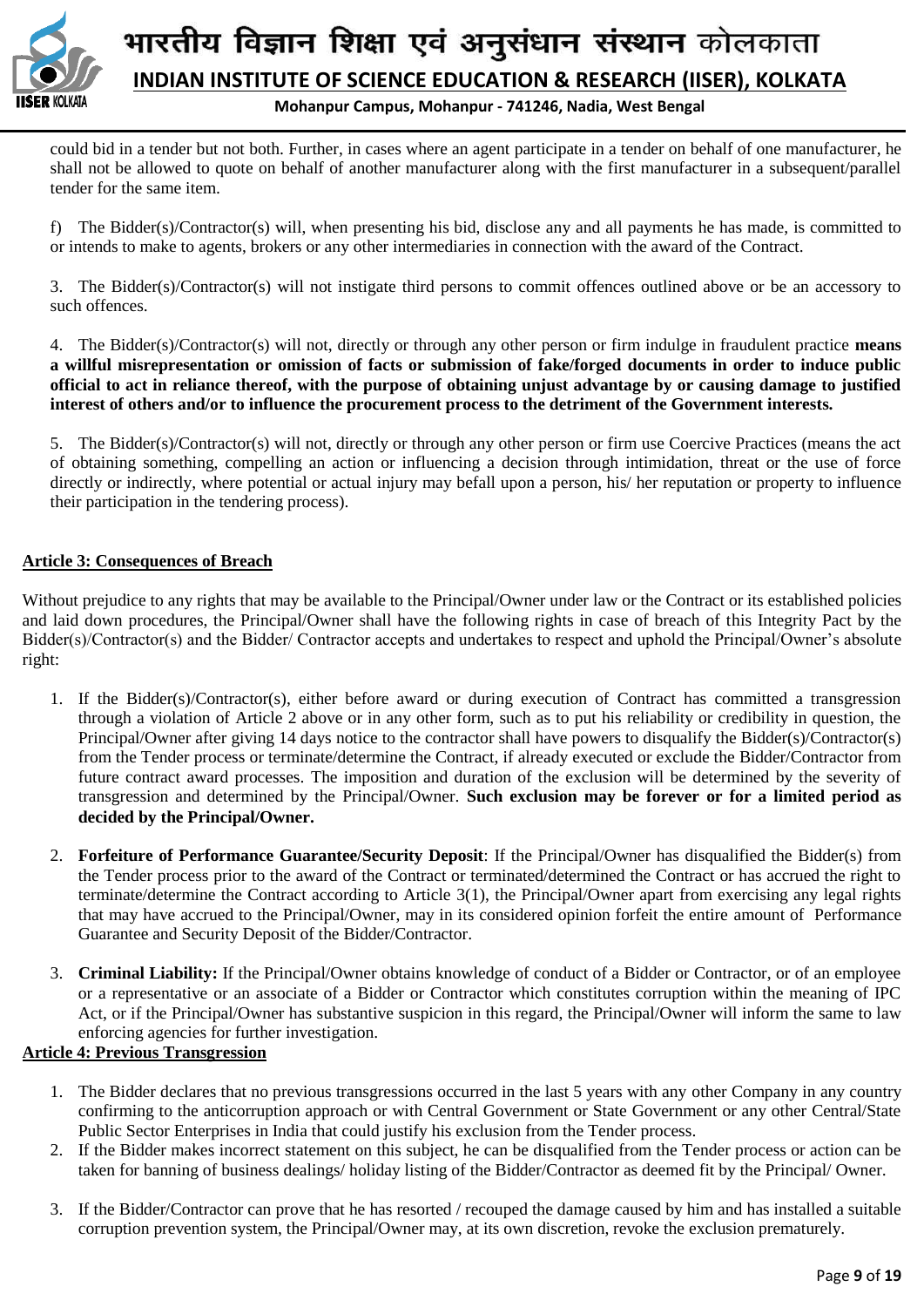

**Mohanpur Campus, Mohanpur - 741246, Nadia, West Bengal**

#### **Article 5: Equal Treatment of all Bidders/Contractors/Subcontractors**

- 1. The Bidder(s)/Contractor(s) undertake(s) to demand from all subcontractors a commitment in conformity with this Integrity Pact. The Bidder/Contractor shall be responsible for any violation(s) of the principles laid down in this agreement/Pact by any of its Subcontractors/sub-vendors.
- 2. The Principal/Owner will enter into Pacts on identical terms as this one with all Bidders and Contractors.
- 3. The Principal/Owner will disqualify Bidders, who do not submit, the duly signed Pact between the Principal/Owner and the bidder, along with the Tender or violate its provisions at any stage of the Tender process, from the Tender process.

## **Article 6- Duration of the Pact**

This Pact begins when both the parties have legally signed it. It expires for the Contractor/Vendor 12 months after the completion of work under the contract or till the continuation of defect liability period, whichever is more and for all other bidders, till the Contract has been awarded.

If any claim is made/lodged during the time, the same shall be binding and continue to be valid despite the lapse of this Pacts as specified above, unless it is discharged/determined by the Competent Authority, IISER-KOLKATA.

#### **Article 7- Other Provisions**

- 1. This Pact is subject to Indian Law, place of performance and jurisdiction is the **Head quarters of the Division** of the Principal/Owner, who has floated the Tender.
- 2. Changes and supplements need to be made in writing. Side agreements have not been made.
- 3. If the Contractor is a partnership or a consortium, this Pact must be signed by all the partners or by one or more partner holding power of attorney signed by all partners and consortium members. In case of a Company, the Pact must be signed by a representative duly authorized by board resolution.
- 4. Should one or several provisions of this Pact turn out to be invalid; the remainder of this Pact remains valid. In this case, the parties will strive to come to an agreement to their original intensions.
- 5. It is agreed term and condition that any dispute or difference arising between the parties with regard to the terms of this Integrity Agreement / Pact, any action taken by the Owner/Principal in accordance with this **Integrity Agreement/ Pact or interpretation thereof shall not be subject to arbitration.**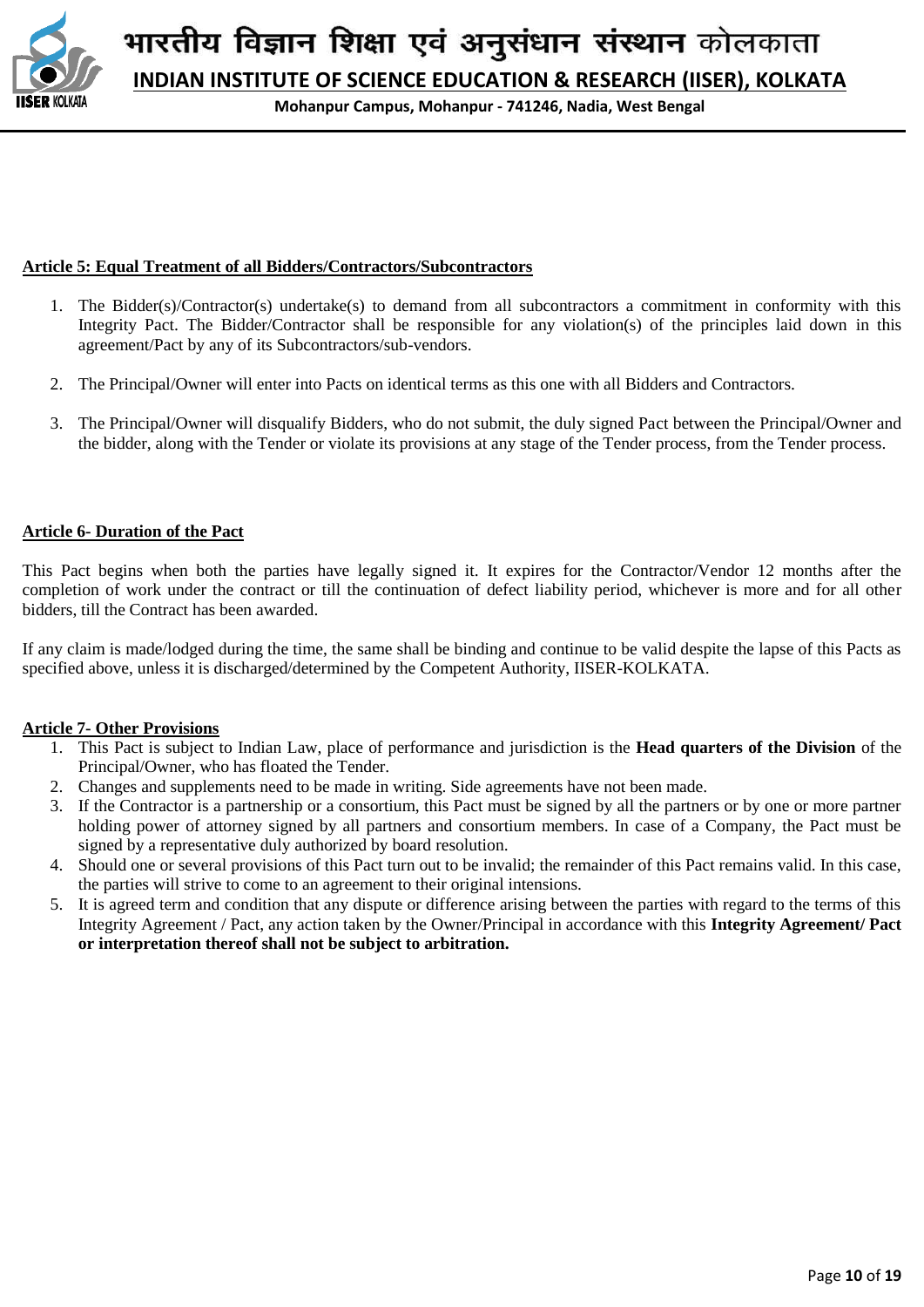

**INDIAN INSTITUTE OF SCIENCE EDUCATION & RESEARCH (IISER), KOLKATA**

**Mohanpur Campus, Mohanpur - 741246, Nadia, West Bengal**

#### **Article 8- LEGAL AND PRIOR RIGHTS**

All rights and remedies of the parties hereto shall be in addition to all the other legal rights and remedies belonging to such parties under the Contract and/or law and the same shall be deemed to be cumulative and not alternative to such legal rights and remedies aforesaid. For the sake of brevity, both the Parties agree that this Integrity Pact will have precedence over the Tender/Contact documents with regard any of the provisions covered under this Integrity Pact.

IN WITNESS WHEREOF the parties have signed and executed this Integrity Pact at the place and date first above mentioned in the presence of following witnesses:

............................................................... *(For and on behalf of Principal/Owner)*

................................................................. *(For and on behalf of Bidder/Contractor)*

WITNESSES :

1. ................................................................................... *(signature, name and address)*

2. ................................................................................. *(signature, name and address)*

Place:

Dated :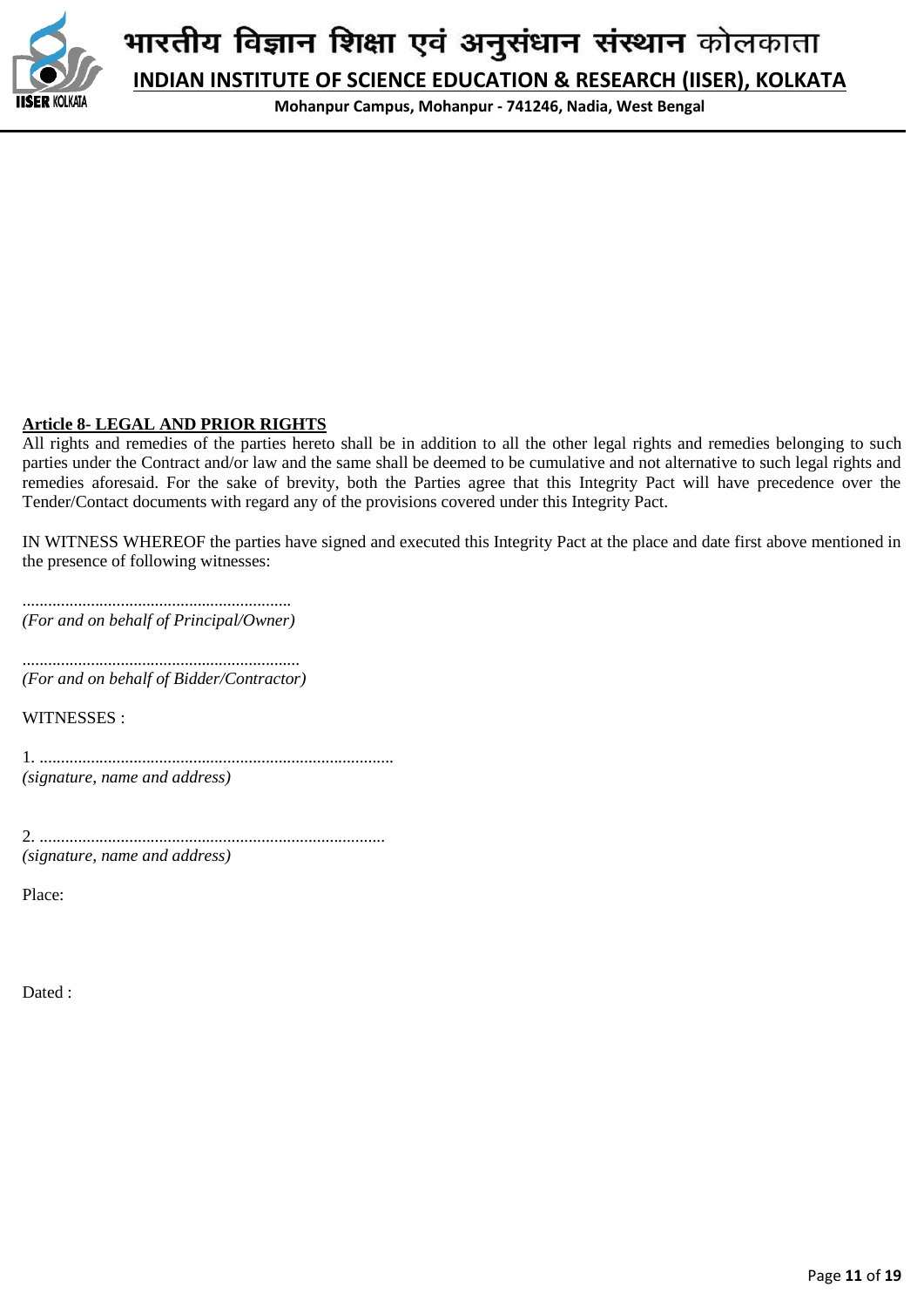

**INDIAN INSTITUTE OF SCIENCE EDUCATION & RESEARCH (IISER), KOLKATA**

**Mohanpur Campus, Mohanpur - 741246, Nadia, West Bengal**

**Annexure-II**

#### **(Draft of letter to be submitted by the tenderer in Part-I of Tenders)**

**(Technical bid)**

To, The Superintendent Engineer, IWD, IISER-KOLKATA, Mohanpur Campus, Nadia.

Sub: Submission of Tender for the work of **'Supply of Electrical materials at store of IISER- Kolkata Mohanpur Campus'**

Dear Sir,

I/We acknowledge that IISER-KOLKATA is committed to follow the principles thereof as enumerated in the Integrity Agreement enclosed with the tender/bid document.

I/We agree that the Notice Inviting Tender (NIT) is an invitation to offer made on the condition that I/We will sign the enclosed integrity Agreement, which is an integral part of tender documents, failing which I/We will stand disqualified from the tendering process. I/We acknowledge that THE MAKING OF THE BID SHALL BEREGARDED AS AN UNCONDITIONAL AND ABSOLUTE ACCEPTANCE of this condition of the NIT.

I/We confirm acceptance and compliance with the Integrity Agreement in letter and spirit and further agree that execution of the said Integrity Agreement shall be separate and distinct from the main contract, which will come into existence when tender/bid is finally accepted by IISER-KOLKATA. I/We acknowledge and accept the duration of the Integrity Agreement, which shall be in the line with Article 1 of the enclosed Integrity Agreement.

I/We acknowledge that in the event of my/our failure to sign and accept the Integrity Agreement, while submitting the tender/bid, IISER-KOLKATA shall have un qualified, absolute and unfettered right to disqualify the tenderer/bidder and reject the tender/bids accordance with terms and conditions of the tender/bid.

Yours faithfully

(Duly authorized signatory of the Bidder)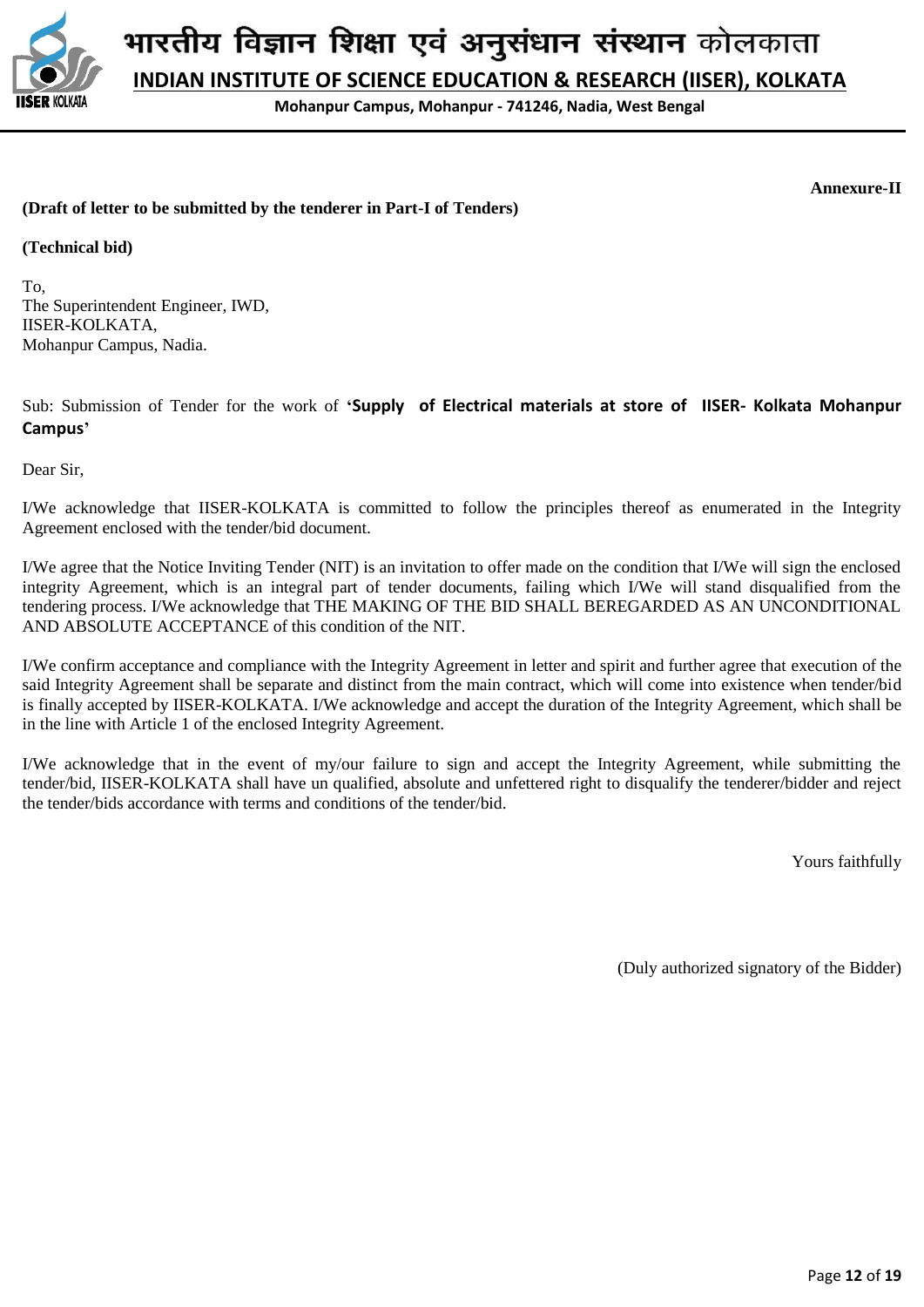

**INDIAN INSTITUTE OF SCIENCE EDUCATION & RESEARCH (IISER), KOLKATA**

**Mohanpur Campus, Mohanpur - 741246, Nadia, West Bengal**

**ANNEXURE-III (Page 1 of 2)**

# **(BASIC INFORMATION)**

# **Pre-qualification criteria:**

| 1              | Name of the Contractor / Firm / Organization /<br>Company.                                                                                                  |                           |
|----------------|-------------------------------------------------------------------------------------------------------------------------------------------------------------|---------------------------|
| $\overline{2}$ | Official Correspondence address at with contact<br>person's name, telephone number, mobile<br>number, E-mail etc. (Mandatory for regular<br>correspondence) |                           |
| $\overline{3}$ | Type of Firm / Organization, whether<br>proprietorship, partnership or private limited<br>company etc.                                                      |                           |
| 4              | Year of establishment                                                                                                                                       |                           |
| 5              | Name of the Proprietor / Partners / Directors in<br>Organization                                                                                            | a)<br>b)<br>$\mathbf{c})$ |
|                |                                                                                                                                                             | $\mathbf{d}$              |
| 6              | a) Details of Registration (Firm, Company etc)<br>Registering Authority<br>i.<br>ii. Date<br>iii. Number                                                    |                           |
|                | b) Details of Trade license<br>Registering Authority<br>i.<br>ii. Reg No.<br>iii. Date of issue.<br>iv. Date of expiry.                                     |                           |

**Signature of the Contractor / Authorized person on behalf of the Firm / Organization and Seal**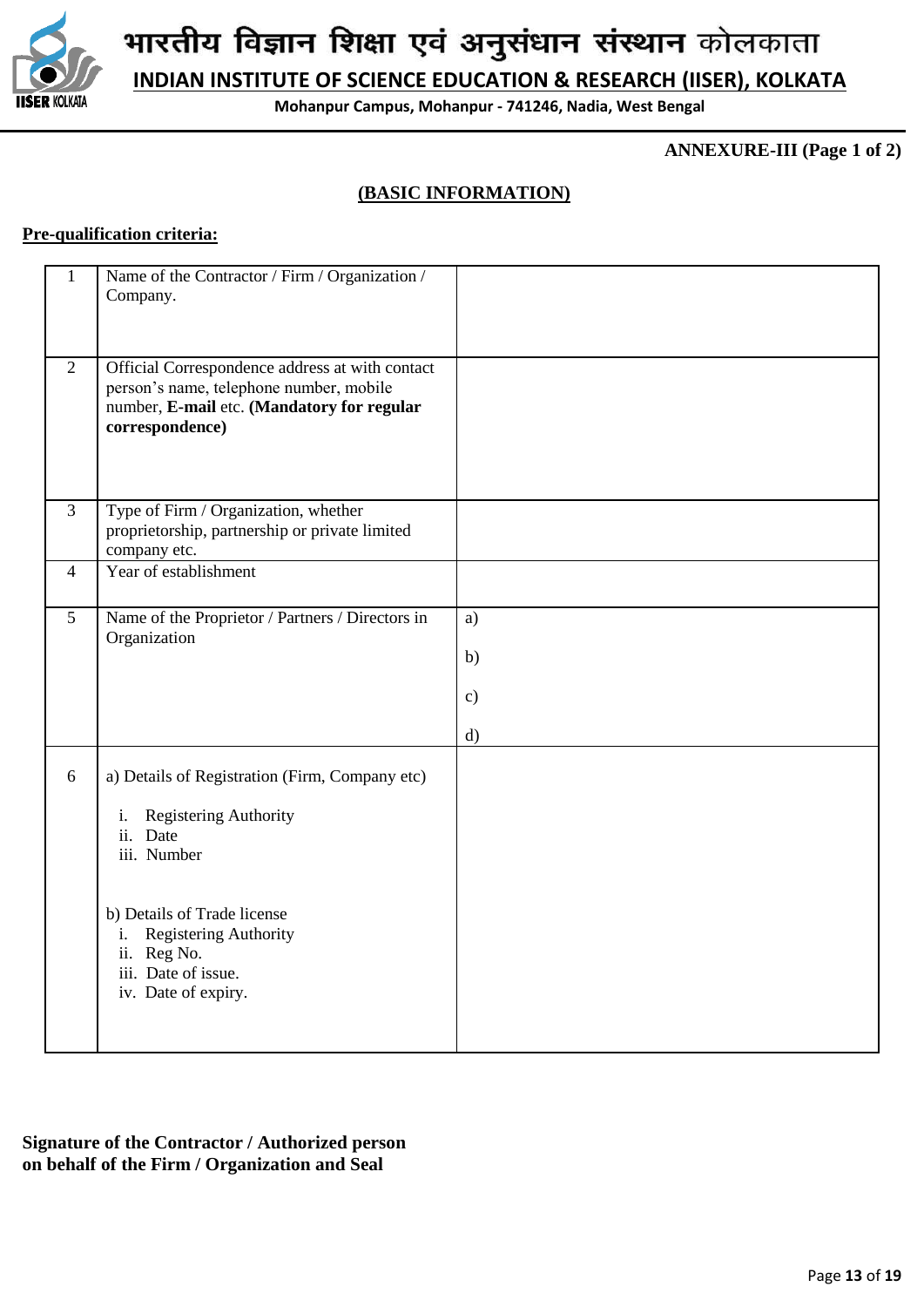

**INDIAN INSTITUTE OF SCIENCE EDUCATION & RESEARCH (IISER), KOLKATA**

**Mohanpur Campus, Mohanpur - 741246, Nadia, West Bengal**

#### **ANNEXURE-III (Page 2 of 2)**

| $\overline{7}$ | a) Details of Income Tax Permanent<br>Account Number.                                       |                 |
|----------------|---------------------------------------------------------------------------------------------|-----------------|
|                | b) Details of GST                                                                           |                 |
|                |                                                                                             |                 |
| 8              | Annual turnover of the firm for last three years<br>(in Rs. 1.0 Lakhs)                      | a) For 2020-21: |
|                | (Furnish copies of Balance Sheet and Profit &<br>Loss Account)                              | b) For 2019-20: |
|                |                                                                                             | c) For 2018-19: |
| 9              | IT returns of last Three assessment years<br>(Please enclose CA certified copy)             |                 |
|                |                                                                                             |                 |
|                |                                                                                             |                 |
| 10             | Details of transaction for submission of Cost of<br>Bid (Please mention Bank Name & Branch, |                 |
|                | Transaction Ref. No, Date etc.)<br>& Declaration Letter for Exemption of EMD                |                 |
|                | Cost of Bid Document(Rs. 500/-)<br>$\mathbf{i}$                                             |                 |
|                | <b>EMD</b><br>$\mathbf{ii}$                                                                 |                 |
|                |                                                                                             |                 |
| 11             | Bank Account Details of the Bidder (Account<br>No. Bank Name & Branch, IFSC Code etc )      |                 |
|                |                                                                                             |                 |
|                |                                                                                             |                 |
|                |                                                                                             |                 |
|                |                                                                                             |                 |

# **Signature of the Contractor / Authorized person on behalf of the Firm / Organization and Seal**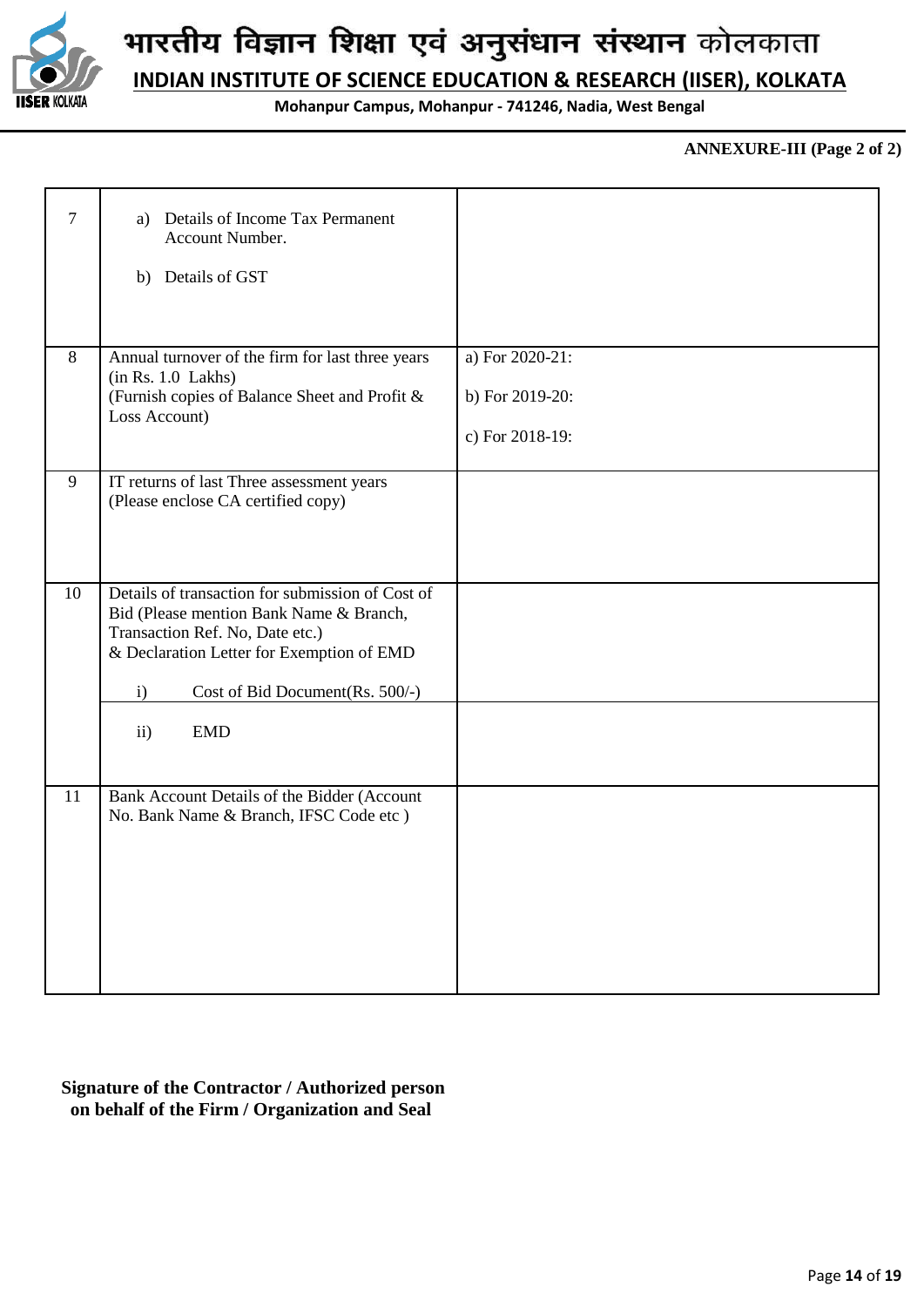

**INDIAN INSTITUTE OF SCIENCE EDUCATION & RESEARCH (IISER), KOLKATA**

**Mohanpur Campus, Mohanpur - 741246, Nadia, West Bengal**

#### **DETAILS REQUIRED FOR ELECTRONIC TRANSMISSION**

| A) Details of Account Holder:   |  |  |  |  |
|---------------------------------|--|--|--|--|
| Name of the Account Holder      |  |  |  |  |
| <b>Complete Contact Address</b> |  |  |  |  |
| Mobile Number                   |  |  |  |  |
| Telephone Number                |  |  |  |  |
| <b>Email Address</b>            |  |  |  |  |
| <b>PAN Number</b>               |  |  |  |  |

| <b>B) Details of Bank:</b>     |  |
|--------------------------------|--|
| Name of the Bank               |  |
| <b>Branch Name</b>             |  |
| Complete Address of the Branch |  |
| Telephone Number               |  |
| <b>Email Address</b>           |  |
| <b>Account Number</b>          |  |
| Account Type                   |  |
| <b>IFS Code</b>                |  |

(Signature of the Account Holder)

 **Signature of the Contractor / Authorized person on behalf of the Firm / Organization and Seal**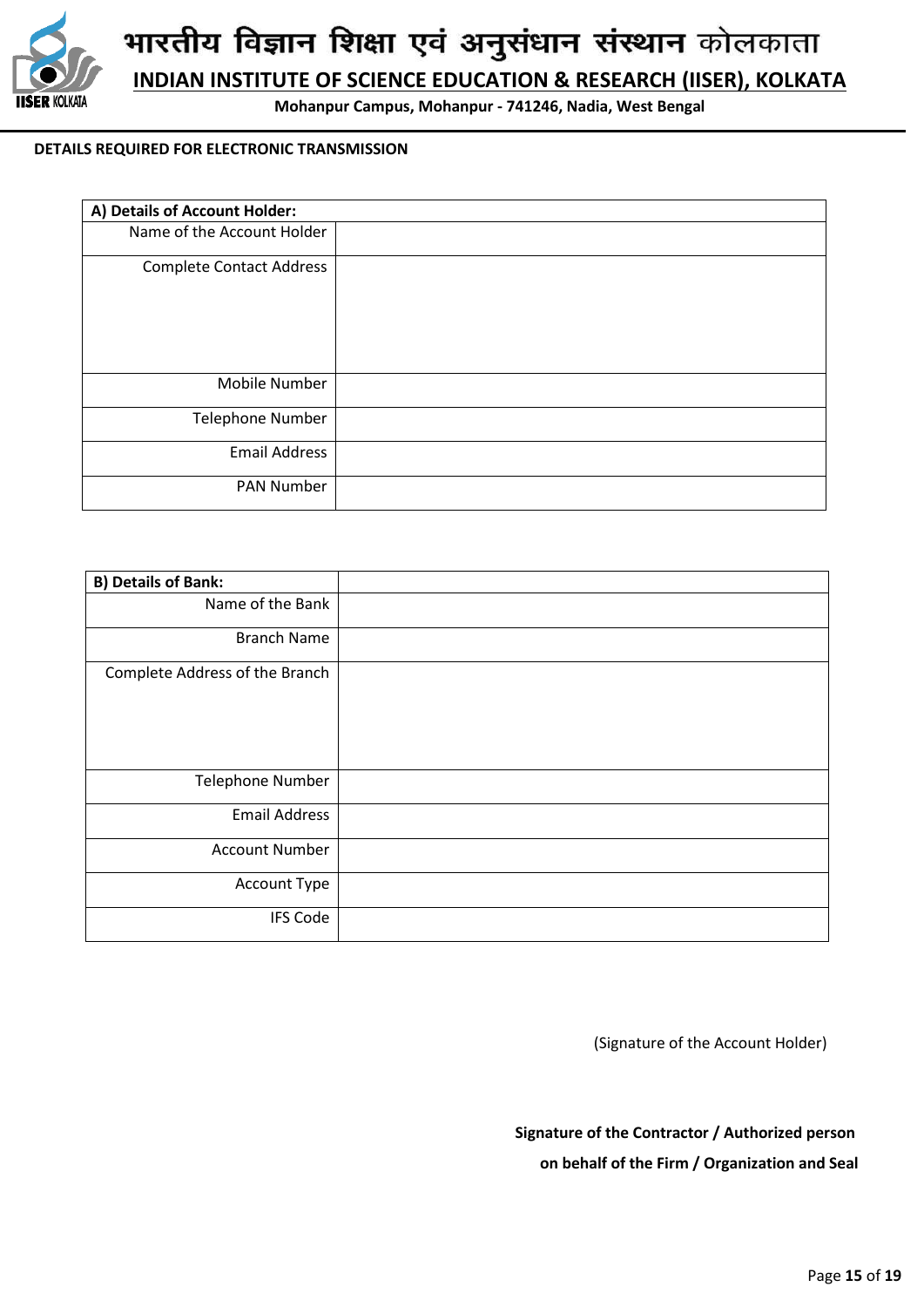

**INDIAN INSTITUTE OF SCIENCE EDUCATION & RESEARCH (IISER), KOLKATA**

**Mohanpur Campus, Mohanpur - 741246, Nadia, West Bengal**

**ANNEXURE - IV**

#### **Past Experience as per table given below:**

*(Use Extra Sheet if required)*

| $\overline{\text{SL}}$ | <b>Period of Contract</b> |    | Name of the                         | <b>Type Of</b>  | <b>Value of Contract</b> | <b>Documentary</b>              |  |
|------------------------|---------------------------|----|-------------------------------------|-----------------|--------------------------|---------------------------------|--|
| No.                    | From                      | To | organization<br>with whom<br>worked | <b>Contract</b> |                          | evidence attached<br>in support |  |
|                        |                           |    |                                     |                 |                          |                                 |  |
|                        |                           |    |                                     |                 |                          |                                 |  |
|                        |                           |    |                                     |                 |                          |                                 |  |
|                        |                           |    |                                     |                 |                          |                                 |  |
|                        |                           |    |                                     |                 |                          |                                 |  |
|                        |                           |    |                                     |                 |                          |                                 |  |
|                        |                           |    |                                     |                 |                          |                                 |  |
|                        |                           |    |                                     |                 |                          |                                 |  |
|                        |                           |    |                                     |                 |                          |                                 |  |
|                        |                           |    |                                     |                 |                          |                                 |  |
|                        |                           |    |                                     |                 |                          |                                 |  |
|                        |                           |    |                                     |                 |                          |                                 |  |
|                        |                           |    |                                     |                 |                          |                                 |  |

**Signature of the Contractor / Authorized person on behalf of the Firm / Organization and Seal**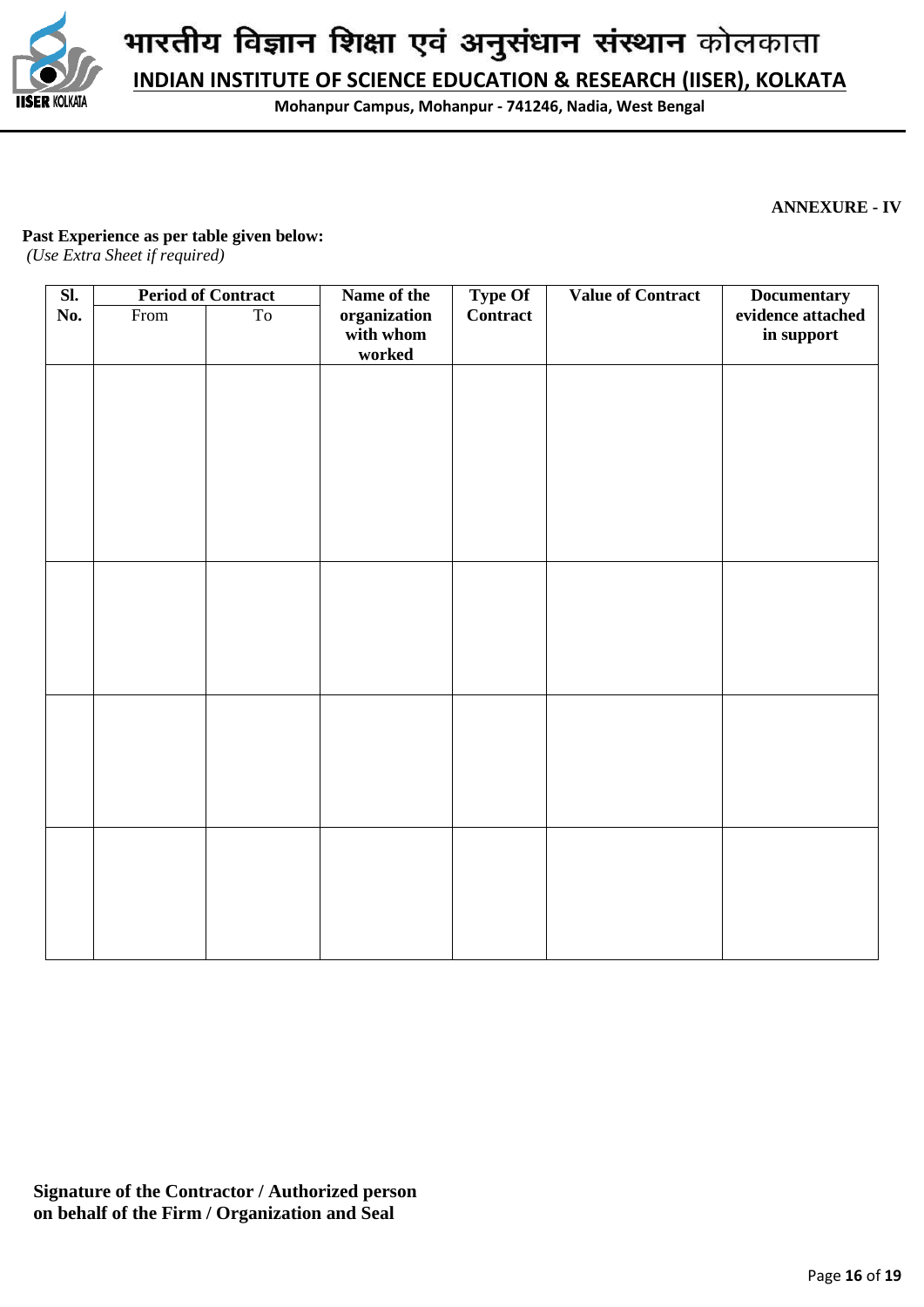

**INDIAN INSTITUTE OF SCIENCE EDUCATION & RESEARCH (IISER), KOLKATA**

**Mohanpur Campus, Mohanpur - 741246, Nadia, West Bengal**

**Annexure-VI**

# **Declaration letter for exemption of EMD**

Whereas, I/We…………………………………………………………………………have submitted bids for the work………………………………

………………………………………………………………..NIT no. ………………………………………………………………………………………………………. …………………….dated……………….......................

I/we hereby submit the following the declaration in lieu of submitting the EMD.

- 1. If after the opening of the tender, I/we withdraw or modify the bids during the validity period of tender specified in the tender documents.
	- 2. If, after the award of work, I/we fail to sign the contract, or to submit the performance security before the deadline in the NIT documents.

I/we shall be suspended for one year and shall not be eligible to bid for IISER Kolkata tenders from date of issuance of suspension order.

Note: EMD will not be exempted without this letter.

**Signature of the Contractor / Authorized person On behalf of the Firm / Organization and Seal**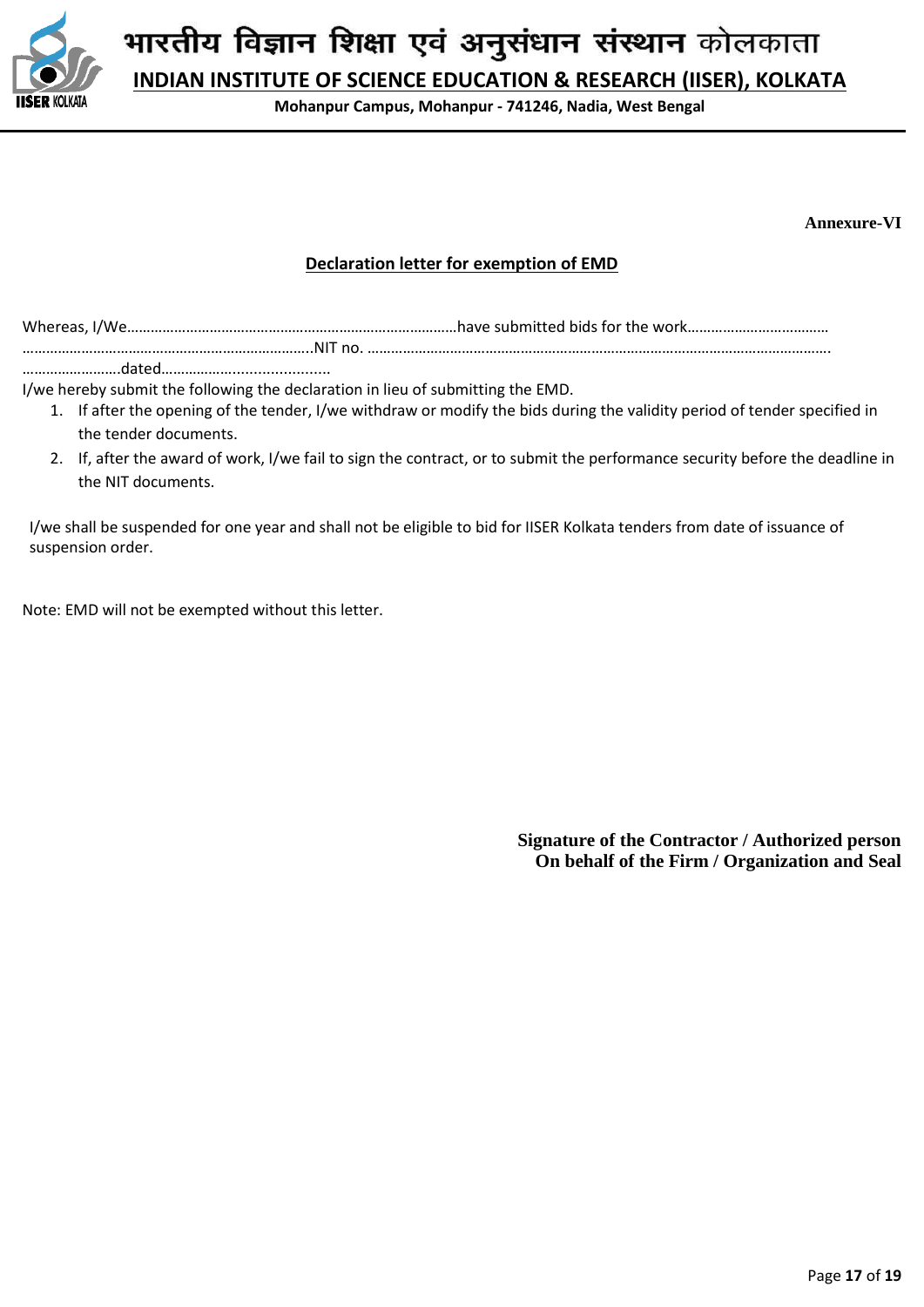

**INDIAN INSTITUTE OF SCIENCE EDUCATION & RESEARCH (IISER), KOLKATA**

**Mohanpur Campus, Mohanpur - 741246, Nadia, West Bengal**

 **Annexure-VII**

#### **(Draft of letter to be submitted by the tenderer in Part-II of Tenders)**

**(Price Bid)**

To, The Superintendent Engineer, IWD, IISER-KOLKATA, Mohanpur Campus, Nadia.

Sub: Submission of Tender for the work of **'Supply of Electrical materials at store of IISER- Kolkata Mohanpur Campus.'**

Dear Sir,

With reference to the above Notice Inviting Tender, having gone through and understood the scope of services and terms & conditions forming part of the tender, we hereby enclose our offer as per the schedule:

#### **SCHEDULE OF RATES**

| <b>Particulars</b>                                                                                                | <b>Total Quoted Amount (Inclusive of</b><br>GST) |
|-------------------------------------------------------------------------------------------------------------------|--------------------------------------------------|
| <b>Total Value offered for</b><br>'Supply of Electrical materials at store of IISER-<br>Kolkata Mohanpur Campus.' | (Rs. In Figure)<br>(Rs. In Word)                 |

**Dated :** 

**Signature of the Contractor / Authorized person on behalf of the Firm / Organization and Seal**